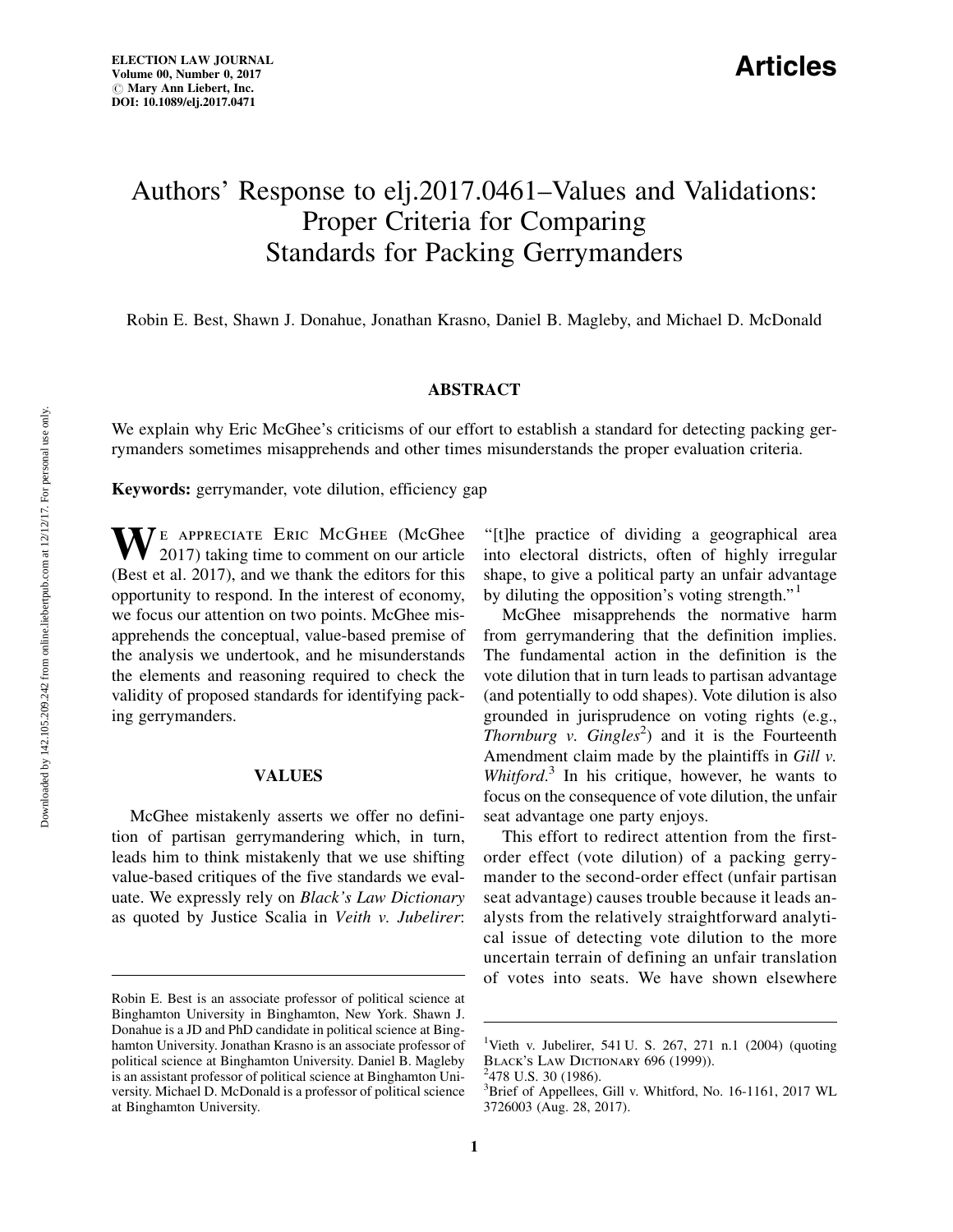that concentrating on seat results rather than vote dilution is a problem in and of itself (McDonald and Best 2015) and is a primary reason why political science has made so little progress in providing a manageable and effective standard for the courts (McDonald et al. 2017). The distinction between seat-denominated and vote-denominated indicators is important. In the space afforded us here, we cannot rearticulate all the reasons why vote-denominated indicators of gerrymanders are superior. Given McGhee's criticisms, however, we repeat the central conclusion of our article: all five standards we consider address vote dilution in some way or another, but votedenominated standards more accurately identify whether a jurisdiction was subjected to a harmful gerrymander.

### VALIDATION

McGhee criticizes our empirical analysis of state senate districts in North Carolina and Iowa in ways that misunderstand the purpose of this exercise. Our goal is to observe whether each of five standards "reliably" detects a gerrymander in a state where one is suspected (North Carolina) and another state where one is not (Iowa). We do not interpret the results yielded by each standard beyond whether they detect a gerrymander. In other words, this is a straightforward effort to validate these standards on their own terms. McGhee's objection that no court would simply assume a state is gerrymandered or not is obviously correct, but it merely underscores the need to create a manageable and effective standard.

Aside from using these two states as criterion groups, McGhee also objects to using statewide elections as opposed to state senate elections. Three simple reasons stand behind our reliance on statewide elections. First, legislative electoral competition is endogenous to the lines drawn. Candidate and campaign quality vary depending on where the lines are drawn, including the important fact that many districts go uncontested. Second, to evaluate gerrymandering at the time lines are proposed, there is no sensible way of compiling the data by rearranging legislative votes from prior legislative elections. Third, even after legislative elections have occurred, there is no sensible way to rearrange the legislative votes to evaluate the extent, if any,

2 BEST ET AL.

to which residential patterns contribute to vote dilution.

In the context of validating these standards, analyzing statewide elections is especially advantageous precisely for the reason McGhee objects to them: the variety of outcomes in these contests. Beyond the question of whether a standard correctly identifies North Carolina and Iowa, there is also the matter of whether it consistently reaches the same conclusion about the same set of districts under varying electoral conditions. We believe and we are fairly certain that most others share our view—that it should. That is, evidence of vote dilution should be observable across a series of elections (excepting landslides). If not, this suggests that the effects of gerrymandering are transitory and easily undone by the voters.

When applied to North Carolina and Iowa, the difference between the standards we consider is stark. Three of the five, including McGhee's efficiency gap (EG), yield inconsistent (and unexpected) results for the same set of districts in different elections. In the case of the efficiency gap, this instability seems to be a matter of design (McGhee's response [2017]: ''A plan can have a balanced or imbalanced EG in one election but fall in or out of balance as vote shares rise and fall''). He is correct about his own efficiency gap standard, and it is on this basis that we question whether it effectively detects gerrymanders. By contrast, both seat- and vote-denominated symmetry standards reliably identify gerrymandering in these states, but the latter—the median-mean difference—is more manageable by the criteria discussed by Justice Kennedy in LULAC v. Perry.<sup>4</sup>

By adopting a straightforward, legally grounded, and empirically practical definition of gerrymandering and engaging in a conventional effort to validate five proposed standards, we believe that our article offers new insights into the project of creating a manageable and effective standard for the courts and fellow scholars.

#### **REFERENCES**

Best, Robin, Shawn J. Donahue, Jonathan Krasno, Daneil B. Magleby, and Michael D. McDonald. 2017. ''Considering

<sup>4</sup> 548 U.S. 399, 420 (2006).